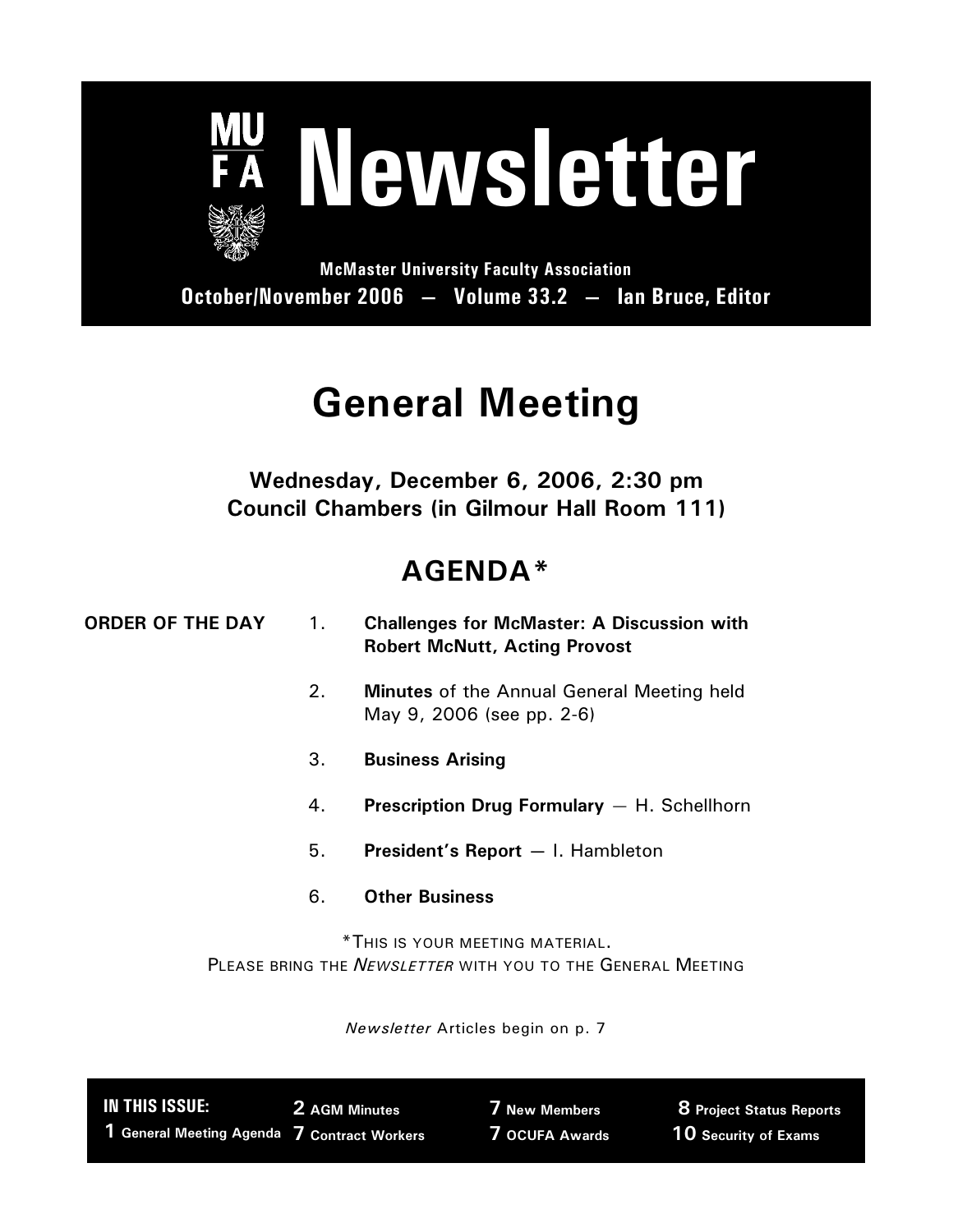### **MINUTES of the ANNUAL GENERAL MEETING**

Tuesday, May 9, 2006, 3:00 pm Great Hall of the University Club

**PRESENT**: Approximately 55 members, B. Levy (Chair)

### **1. Minutes**

### **MOTION**

**THAT THE MINUTES OF THE GENERAL MEETING HELD ON JANUARY 5, 2006 BE APPROVED AS CIRCULATED.**

> **T. CHAMBERLAIN/D. VERMA CARRIED**

### **2. Business Arising**

**a. Class Size and Workload**. In response to a question from Dr. Stubbs regarding class size, Dr. Levy said that she would be addressing this matter in her President's Report (see Item 6). She added that many unionized universities have tried to define teaching load and determine how to place limits on it. To date, they have not been successful. It would almost be impossible to standardize workload across the University. The Association plans to continue to put pressure on the Administration to find a solution regarding large class sizes.

### **3. Committee Reports**

- **a. Association Standing Committees.** There were no questions from the floor regarding the reports from these committees.
- **b. University Committees and Boards.** There were no questions from the floor regarding the reports from these committees.
- **c. Ad Hoc Committees.** There were no questions from the floor regarding the reports from these committees.

**MOTION**

**THAT THE COMMITTEE REPORTS BE ACCEPTED AS SUBMITTED.**

> **M. VEALL/E. HAYTON CARRIED**

### **4. Treasurer's Report — D. Shore**

**a. Preliminary Budget for 2006/07 and Annual Statement of Income and Expenditure**

**MOTION**

**THAT THE PRELIMINARY BUDGET FOR 2006/07 BE ADOPTED.**

> **D. SHORE/M. DENTON CARRIED**

**b. Appointment of Auditor for 2006/07**

**MOTION**

**THAT HOECHT GALVIN CHARTERED ACCOUNTANTS BE APPOINTED AS THE AUDITOR FOR THE FACULTY ASSOCIATION FOR 2006/07.**

> **D. SHORE/D. LOBB CARRIED**

### **5. Returning Officer's Report — E. Mead**

As Returning Officer for the election of an Executive Committee for 2006/07, I hereby report the result of the mail ballot for Vice-President. The candidate for Vice-President who received the majority of the votes cast is Peter Sutherland, Professor of Science.

The 2006/2007 Members-At-Large are acclaimed: Ian Bruce, Barbara Carpio, Trevor Chamberlain, Juanita DeBarros, David Hitchcock, Anju Joshi, Jennifer McKinnell, Gianni Parise, Herb Schellhorn, Colin Seymour, and Mary Silcox.

The President for 2006/07 is Ian Hambleton and the Past-President is Betty Ann Levy.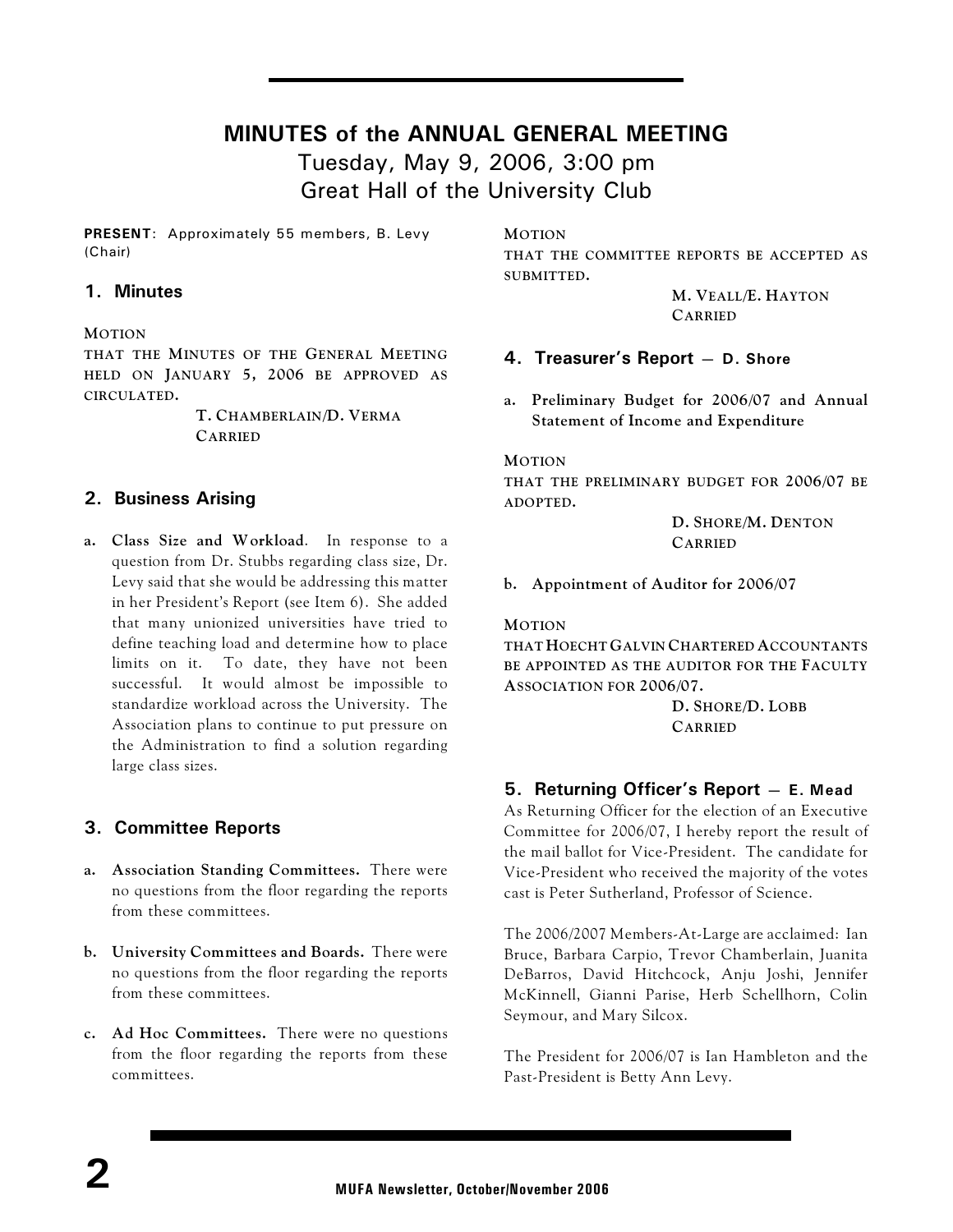### **6. President's Report — B. Levy**

Let me give you a brief update on the Association's activities since my last report to the membership at the January 5, 2006 General Meeting. First, you have received today the Committee Reports from our representatives on a wide array of University and provincial bodies. These representatives of the Faculty Association contribute their time and expertise to ensure that faculty and librarian views are heard and that our Executive remains in touch with important issues. We are very grateful to all of those who work for the Association in this way and encourage more of the membership to become involved with the Association's work.

### **Remuneration**

In a negotiating year the bulk of the second term's activities relate to coming to a satisfactory agreement. I am very grateful to members of the Remuneration Committee (Nancy Bouchier, Mike Boyle, Nora Gaskin, Wayne Lewchuk) for the many meetings and the excellent guidance offered to our three representatives on the Joint Committee (Mike Veall, Ian Hambleton and Betty Levy). The Remuneration Committee offers an accountability check for the representatives on the Joint Committee. They drew clear lines to guide our negotiations and we were grateful for their direction. Given the budget situation this year, reaching a negotiated settlement was not an easy task. We needed to face the pension problem that was draining the operating budget, and yet obtain a fair salary and benefits settlement for our membership. The two-year agreement that was ratified by the membership met these goals. We are all indebted to Mike Veall, our Remuneration Chair, for his leadership in these negotiations. Without him, they would not have been successful. I am also grateful to Ian Hambleton, our Vice President, for his level-headed suggestions that put our discussions back on track on many occasions. We were well represented at the bargaining table and I thank everyone for their hard work.

Although we have completed the salary part of the negotiation, with some new benefits as well, the Joint Committee agreed to continue discussions on the possibility of moving to a drug formulary. Any savings that result from a switch to a formulary would be returned in the form of additional benefits. A committee has been formed to study this matter over the coming year. If an agreement is reached, it will be brought to the membership for ratification during the winter term. The Joint Committee also agreed to set up a small group to examine our Career/Progress Merit Scheme to determine whether modifications would improve its effectiveness. This year we modified the final break point so that no faculty member will receive less than ½ the value of the merit credited. This committee will report to the Joint Committee in the coming year.

The Librarians' remuneration negotiations have been successfully concluded and an agreement will be going to the MUFA librarians for ratification next week. We thank the MUFA representatives on that negotiating committee (Mike Veall, Nora Gaskin, and Barbara McDonald) for their work.

Finally, I want to end this section by thanking the members of the Joint Committee who represented the Administration (Susan Denberg, Karen Belaire and Ken Norrie). The manner in which these negotiations were conducted was a testimonial to the University's commitment to collegiality with its faculty. We negotiated as equals and with mutual respect for the skills and knowledge each side brought to the bargaining table. McMaster is fortunate to have an Administration that values the relationship it has built with its Faculty Association over the years.

### **Long Term CLAs (Teaching Professors)**

The report for the establishment of these positions has passed Senate and Board levels. Senate/Faculty Association committee has been established (F. L. Hall and M. Parsons for the Administration; L. Allan and D. Shore for the Association). This committee is now drafting changes to the Tenure and Promotions document to establish procedures for the new positions.

### **Fair Employment Coalition**

A group of faculty, students and staff have formed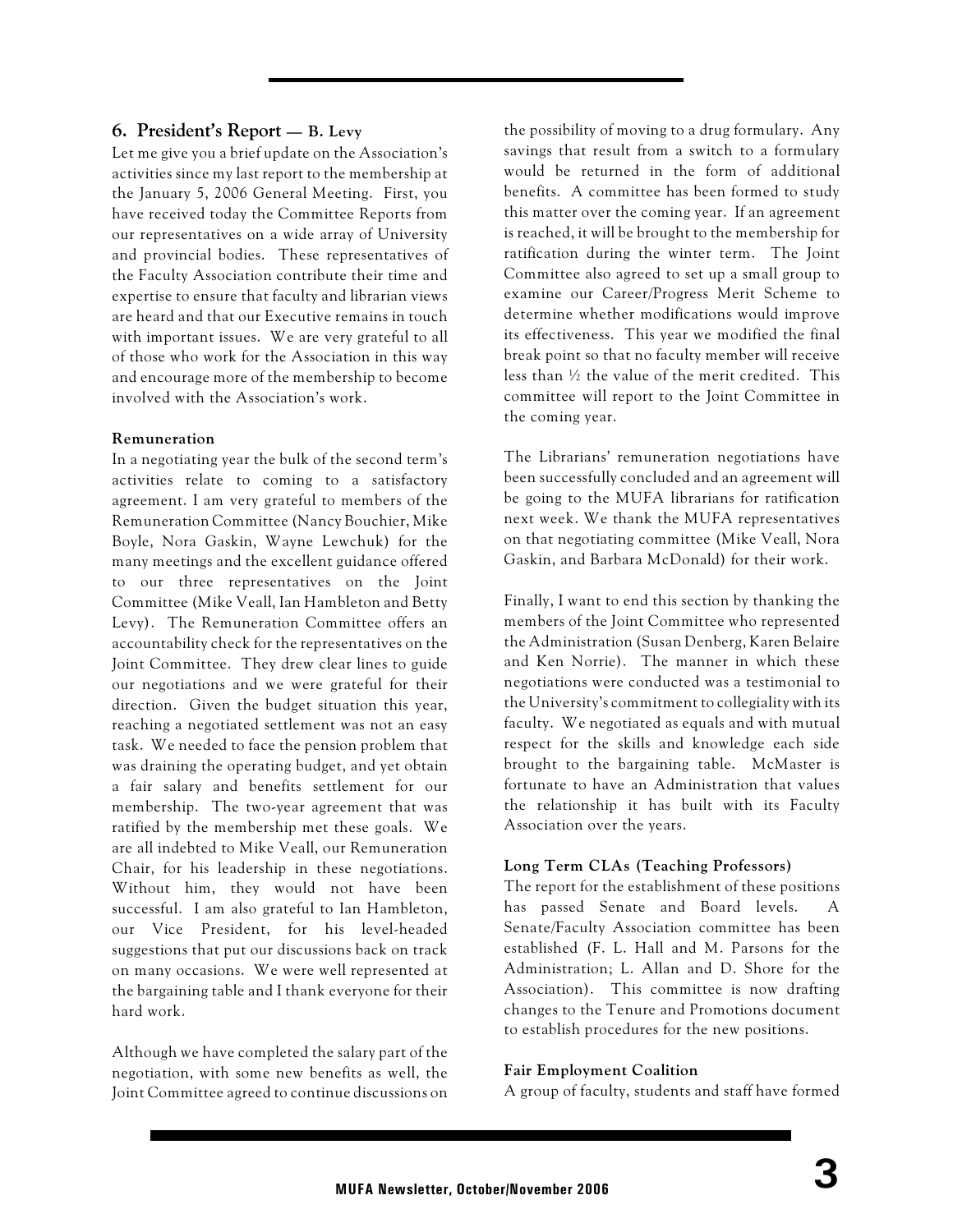to consider establishing a Fair Employment and Living Wage policy at McMaster. The Faculty Association is monitoring the progress of this Coalition and we thank Don Wells for representing our views to the Coalition and keeping the Executive informed on the Coalition's activities.

#### **Bus Passes for Faculty & Librarians**

At the January General Meeting I was asked whether faculty and librarians might be given special rates for bus passes, as a means of encouraging use of public transportation to campus. This issue was raised with the Administration. However, no steps will be taken at this time. It appears that there are too few buses and drivers available to meet the current need, so no further incentives can be undertaken until these problems are addressed.

### **Construction on Campus**

Some concern has been expressed on g-mufagab that faculty members are kept in the dark regarding construction plans. There are faculty members on the appropriate bodies at all stages of construction planning and approval. However, these representatives do not report back to the larger University community. There is a clear communication gap. To relieve this situation, I asked that the Association receive the reports from Physical Plant when they go to the University Planning Committee (UPC). These reports update the state of all projects from conception to completion. They will now appear in our newsletters on a regular basis. These reports should allow the membership to know about all construction plans prior to the soil being turned, thus enabling input from concerned citizens at an earlier stage.

### **My Thanks**

It has been a pleasure and a wonderful experience to act as President of the Faculty Association over the past year. I have learned so much about the operation of our great University. First, thanks to the membership for the opportunity to represent you and for the support you have provided. I have enjoyed and learned so much from our new faculty and librarians who came to lunch with me over the past year. You ensure a great future for McMaster. I am very grateful to all who participated and encourage you to stay connected to your Association. Second, thanks to Peter George and Ken Norrie for the many hours we spent discussing University affairs. I have greatly appreciated your openness, your requests for my input, and your commitment to the collegial governance of McMaster. It has been a pleasure to work with both of you. I feel confident that Ian Hambleton, our incoming President, will continue to foster the collaboration between the Administration and the Association that makes McMaster such a wonderful place at which to develop a career. Ian has been a wonderful Vice President. His suggestions have improved our efficiency and his leadership on the Joint Committee and at the Executive meetings have been sincerely appreciated. Thanks and good luck in your role as President, Ian.

I also acknowledge with thanks the members of the Executive. Their views on the many matters brought to our meetings have determined the directions we have taken. Thank you all for your sharing your expertise and a lot of your valuable time in the service of your faculty and librarian colleagues. Let me single out Rick Butler, Chair of Special Enquiries & Grievances, for special thanks. This job requires sensitivity, patience and wisdom; thank you for showing all of these in abundance. Also, I repeat again my gratitude to Mike Veall, Chair of Remuneration; for the past two years your brilliance has guided us to successful agreements and your comments during our Executive meetings have brought us to better decisions. McMaster and this Association have benefitted greatly from your contributions. Thank you. Every President relies on the wisdom of the man who came before her: Trevor Chamberlain, as Past President, has been a source of knowledge and advice for me over the past year. His great sense of humour has added the light touch needed to get through many a long meeting agenda. Thanks Trevor.

Welcome to all of the new members who have agreed to serve on the Executive in the coming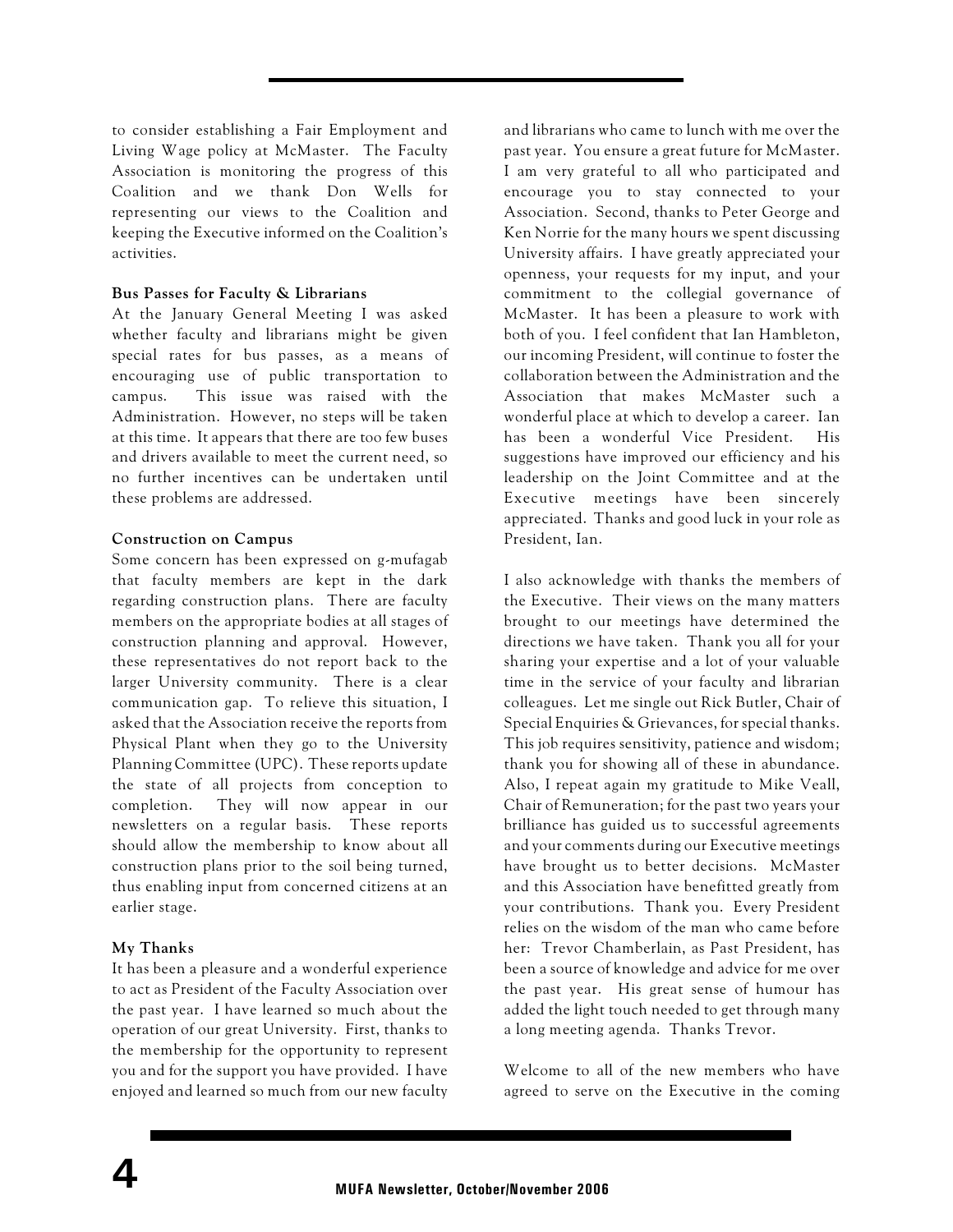year. This is an opportunity to become more involved with the governance of McMaster. I thank you for your willingness to participate. I am particularly delighted to have Peter Sutherland as our incoming Vice President. Peter's knowledge of the administration of this University, and his experience on the Joint Committee, will be well used in his new position with the Association. Welcome aboard Peter.

Finally, I will be forever grateful to Kelly McCaughey, our Administrative Assistant, and Phyllis DeRosa Koetting, our Executive Director, for their guidance of everything we've done over the past year. Kelly, thanks for your upbeat nature and the way you kept me scheduled and in the right place. You are a joy to work with. Phyllis, thank you for providing a balance to my PollyAnna personality. You made me consider all sides of a situation and your knowledge and wisdom have prevailed so often. I cannot thank you enough for your devotion and service to our Association. Our Association is blessed by these outstanding staff members.

Thank you all for coming today and now let us move on to the important matter: the special awards.

### **7. Other Business**

**a. Retirement Benefits.** In response to a question regarding the Administration's desire to discontinue post-retirement benefits, Dr. Levy explained that in the past the Association has not been prepared to have two types of faculty/librarians — those with post-retirement benefits and those without. She hoped that MUFA would continue to resist the Administration's proposals with regard to this issue.

**a. Words of Appreciation.** On behalf of the MUFA Executive and membership, Ian Hambleton thanked Betty Ann Levy for her leadership over the past year. He especially appreciated the forthright manner in which she expressed her views and defended those of the membership. Members concurred with a round of applause.

### **8. Presentation of MUFA Service Awards — T. Chamberlain**

Dr. Chamberlain thanked the members of the Selection Committee which he chaired: Abdul Basith, Paul Grunthal, Linda Michtics, and John Weaver — for their conscientious work on behalf of the Association. He then read the following citations in presenting the award:

The *raison d'etre* of the MUFA Faculty/Librarian Awards for Outstanding Service is to honour faculty and professional librarians "who have made an outstanding contribution to the University through the provision of exceptional service to faculty, librarians, staff, students or alumni".

In selecting the recipients, the Committee considered the following factors:

- $\blacksquare$  enhancement of the reputation of McMaster University
- $\blacksquare$  provision of excellent service
- **E** demonstrated innovation
- $\blacksquare$  breadth and depth of impact
- $\blacksquare$  strength of support in nominations

In choosing **ELISE HAYTON**, the Selection Committee is recognizing Elise's long and distinguished service to McMaster University and to the librarianship profession. Elise is retiring this year after thirty-three years in the McMaster library system. During her years at McMaster, Elise initiated and managed a number of major projects and, in doing so, gained an international reputation for her efficiency, effectiveness and innovation. Elise is also known as a supportive and inspiring colleague who, in the words of one of her nominators, "...is a mentor and friend to many librarians — both here at McMaster and across the country".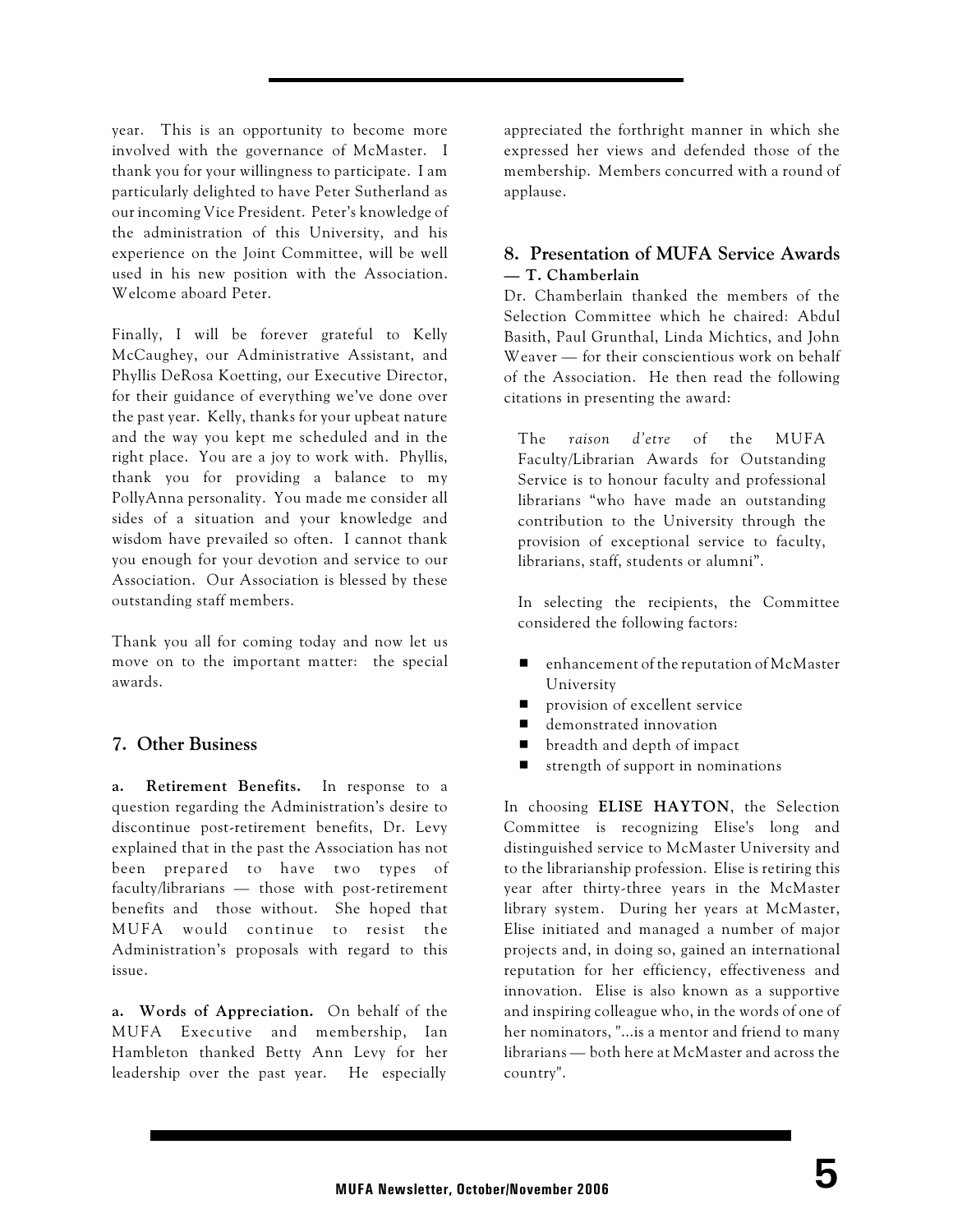Elise is not only respected as an outstanding colleague and for her professional skill in providing excellent service to McMaster library users. She has been a leader among her colleagues in embracing technology and leading other projects within the library system. She has also been a leader in the professional librarian organizations at the local, provincial and national levels. Over her career Elise served as both Vice-President and President of the McMaster University Professional Librarians' Association, and as Vice-President and President of the Ontario College and University Library Association (OCULA), as Editor of the OCULA Newsletter, and has also been active in the Ontario Library Association. At the national level Elise has served on a number of important committees of the Canadian Library Association. In 1994 Elise was honoured by her colleagues at the provincial level when she was awarded OCULA's Award of Recognition.

**…** 

**DAPHNE MAURER** has been chosen by the Selection Committee to receive the Award in recognition of the breadth and depth of her contributions to university life at McMaster. Daphne is an internationally known researcher in the area of child visual development. Her book, "The World of the Newborn", has been published in six languages and won the 1988 Book Award of the American Psychological Association. She has also published widely in leading academic journals and has been described as "...one of the most highly regarded developmental psychobiologists working in the world...."

Daphne's contributions to scholarly life at McMaster include that of role model and mentor to many graduate students in the Department of Psychology, Neuroscience and Behaviour. Her

former students hold faculty positions throughout North America and a number have become academic leaders in their own right.

Daphne has also been a leader within the broader McMaster community, including terms as President and Vice-President of MUFA. She led the Faculty Association through the difficult period following the suspension of employer contributions to the University's pension plan. Daphne was the leader of the employee challenge of this decision, which ultimately led to litigation with the University.

Daphne has established her credentials as a community leader at McMaster in many other ways. She was instrumental in having the University embrace the principle that CP/M at McMaster should be regarded as reward for performance, and should not be used to mitigate across-the-board increases. This principle has since become a central part of academic collective bargaining across Ontario. Daphne has also been a leader in initiatives to ensure that female faculty are paid equivalently to men and to devise equitable rules for the determination of employee pension contributions at McMaster.

**…**

A Special MUFA Presidents' Award for Outstanding Service was given to Phyllis DeRosa Koetting "to honour and to thank our Executive Director for the many years of exceptional service and leadership she has contributed to the Association and the University".

There being no further business, the meeting was adjourned at 3:50 p.m.

A reception in honour of the Award recipients followed the meeting.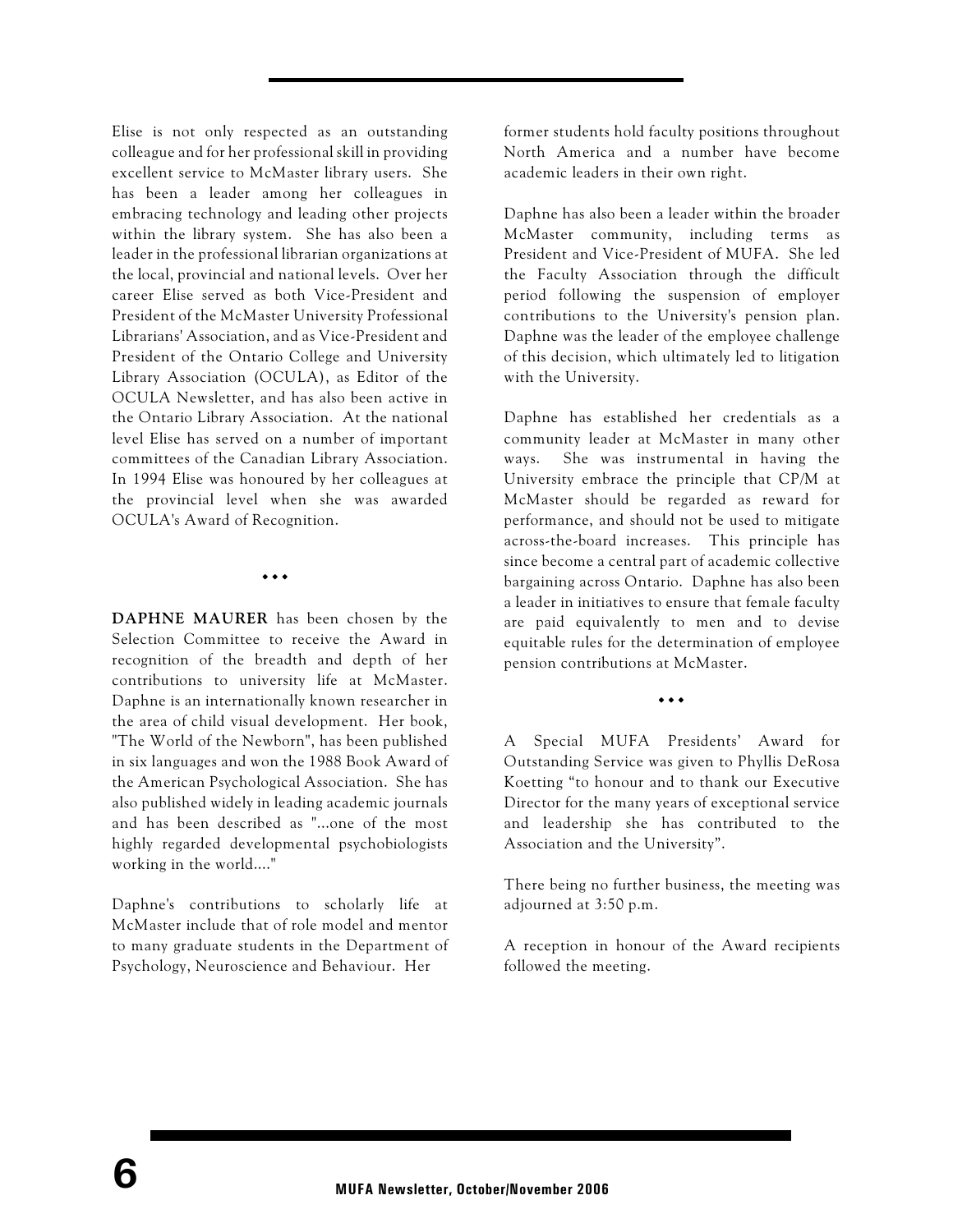# **Newsletter Articles**

# **Contract Workers and Employees**

The University Administration has developed guidelines to distinguish between employees and contract workers called *Payments to Individuals (Ind epend ent C ontra ctors) vs. Emplo y ees* (http://www.mcmaster.ca/bms/pdf/PP%20Payments %20Employee%20Consultant%20June%2008-06.pdf). Lilian Scime and Emmi Morwald discussed the impact of these guidelines with the MUFA Executive. The main reasons given for the changes are to reduce University risk and to ensure that staff are fully aware of their status at the University. The importance of the latter was illustrated by the recent case of a contract worker who thought they were an "employee" and was subsequently denied unemployment benefits because McMaster had not remitted employment insurance on their behalf. Two new forms were presented — a checklist questionnaire to help clarify whether an individual is an employee in cases where there is some uncertainty and a sample contract that can be used to formalize relationships with nonemployees. The policy is effective July 1, 2006 and all new business relationships and renewals must be made using the new forms.

### **Passings**

**ARNOLD JOHNSON**, Professor Emeritus, Clinical Epidemiology & Biostatistics, October 19, 2006

**RAY JOHNSON**, Professor Emeritus, Kinesiology, October 25, 2006

## **Welcome New Members**

Deanna Behnke-Cook Kinesiology Andy Fabo School of the Arts Mark Larché Medicine Daniel McLean Classics Andrew Mitchell School of the Arts Briana Palmer School of the Arts Spencer Pope Classics Susan Reid Surgery Elena Verdu-Bercik Medicine

Gokul Bhandari Finance & Bus Economics Jakub Kazecki Linguistics & Languages Pingchang Yang Pathology & Molecular Med

## **2006 OCUFA Teaching & Academic Librarianship Awards**

### **Call for Submissions**

OCUFA is proud to celebrate outstanding achievement in teaching & academic librarianship at Ontario universities. Anyone within the university community can nominate a faculty member or librarian. Award recipients are selected by an independent OCUFA committee made up of faculty, librarians, and student representatives.

**Deadline for nominations** for the 2006 awards is **February 23, 2007**. For more information and nomination guidelines, please visit www.ocufa.on.ca/awards or call 416-306-6033.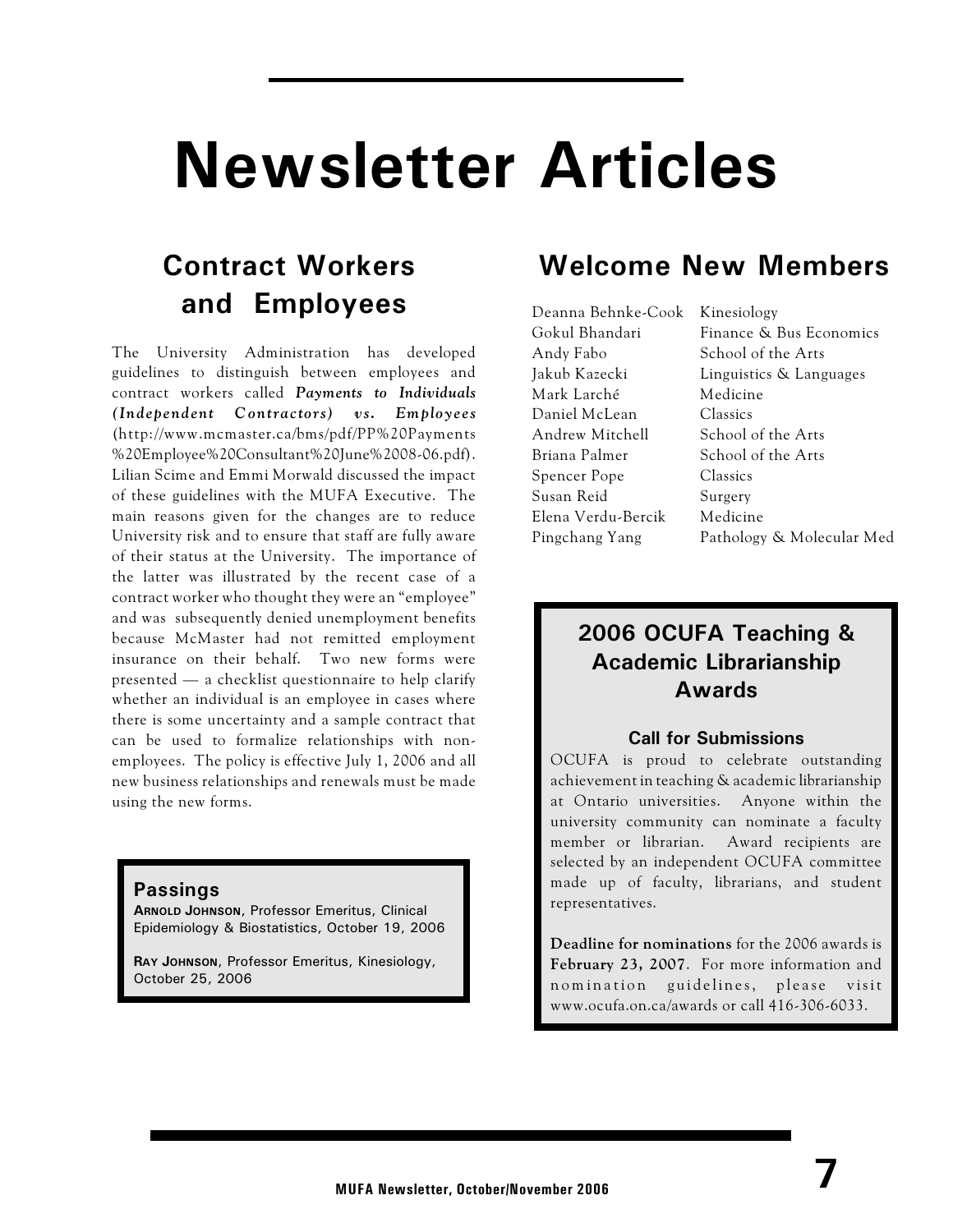# **Project Status Reports**

| <b>Project Name</b>                                                                                                                                               | <b>Estimated</b><br><b>Completion</b><br><b>Date</b> | Approved or<br>Anticipated<br><b>Budget</b> | <b>Status</b>                                                                                                                                                                                       |
|-------------------------------------------------------------------------------------------------------------------------------------------------------------------|------------------------------------------------------|---------------------------------------------|-----------------------------------------------------------------------------------------------------------------------------------------------------------------------------------------------------|
| Project & Budget<br>Approved                                                                                                                                      |                                                      |                                             |                                                                                                                                                                                                     |
| Arthur Bourns Building<br><b>Ultrahigh-Resolution Election</b><br>Microscopy Project (CFI)                                                                        | <b>Fall 2006</b>                                     | \$7,500,000                                 | Deficiency work remaining. Landscaping work is<br>finalized and has commenced.                                                                                                                      |
| Building Complex for the<br>Faculty of Engineering<br>(formerly known as School of<br>Engineering Practice &<br>Bioengineering, Mechatronics<br>& Energy Studies) |                                                      | \$40,000,000                                | Functional program complete. This project is<br>tentatively grouped with Graduate Studies and<br>projected growth in the Faculty of Engineering.<br>Hoarding installed. Site plan approval pending. |
| Burke Science Bldg (includes<br>work in General Science<br>Bldg) - Phase 3                                                                                        | Spring 2007                                          | \$8,500,000                                 | Phase 3 has been tendered and preliminary<br>renovations have commenced.                                                                                                                            |
| David Braley Athletic Centre<br>(formerly known as<br>Multisport Complex)                                                                                         | <b>Fall 2006</b>                                     | \$30,000,000                                | Mechanical & Electrical work 98% complete.<br>Close-out schedule has been finalized.                                                                                                                |
| Energy Management Program<br>(Ameresco)                                                                                                                           | <b>Fall 2006</b>                                     | \$28,493,533                                | Phase 3 work 99% complete. Finalizing<br>program and performing minor deficiencies.                                                                                                                 |
| <b>McMaster Front Entrance</b><br>Improvements - Phase 2                                                                                                          | Summer<br>2007                                       | \$5,000,000                                 | Design work 85% complete. Landscaping to be<br>implemented with construction of new<br>Engineering building.                                                                                        |
| Mills Library Knowledge<br>Commons - Phase 1                                                                                                                      | <b>Fall 2006</b>                                     | \$1,800,000                                 | Project split into 2 phases. Phase 1 interior<br>construction complete and occupants have<br>moved in. Exterior ramp is under construction.<br>Work on 3rd floor 50% complete.                      |
| MUMC Biosafety Lab 3 (FHS)                                                                                                                                        |                                                      | \$2,500,000                                 | Consultant has been retained. Design work<br>progressing at a moderate rate.                                                                                                                        |
| MUMC Library (FHS)                                                                                                                                                | February<br>2007                                     | \$7,300,000                                 | Construction approximately 80% complete.<br>Project has been sectioned in phases. Phase 3<br>work has commenced. Asbestos removal a<br>factor in schedule.                                          |
| <b>MUMC Life Safety Systems</b>                                                                                                                                   | Spring 2008                                          | \$6,200,000<br>(Mac share)                  | Basement and Level 1 complete. Level 4 fire<br>alarm complete. Sprinkler work in progress.<br>Building control work 75% complete.                                                                   |
| Ronald V. Joyce Stadium /<br><b>Underground Parking Garage</b>                                                                                                    | Sept 2007                                            | \$23,500,000                                | Design work 98% complete. Tendering<br>complete for concrete, framework and precast.<br>Excavation nearing 90% completion. Stadium<br>component will require additional funds.                      |

### **(as of November 15, 2006)**

Ξ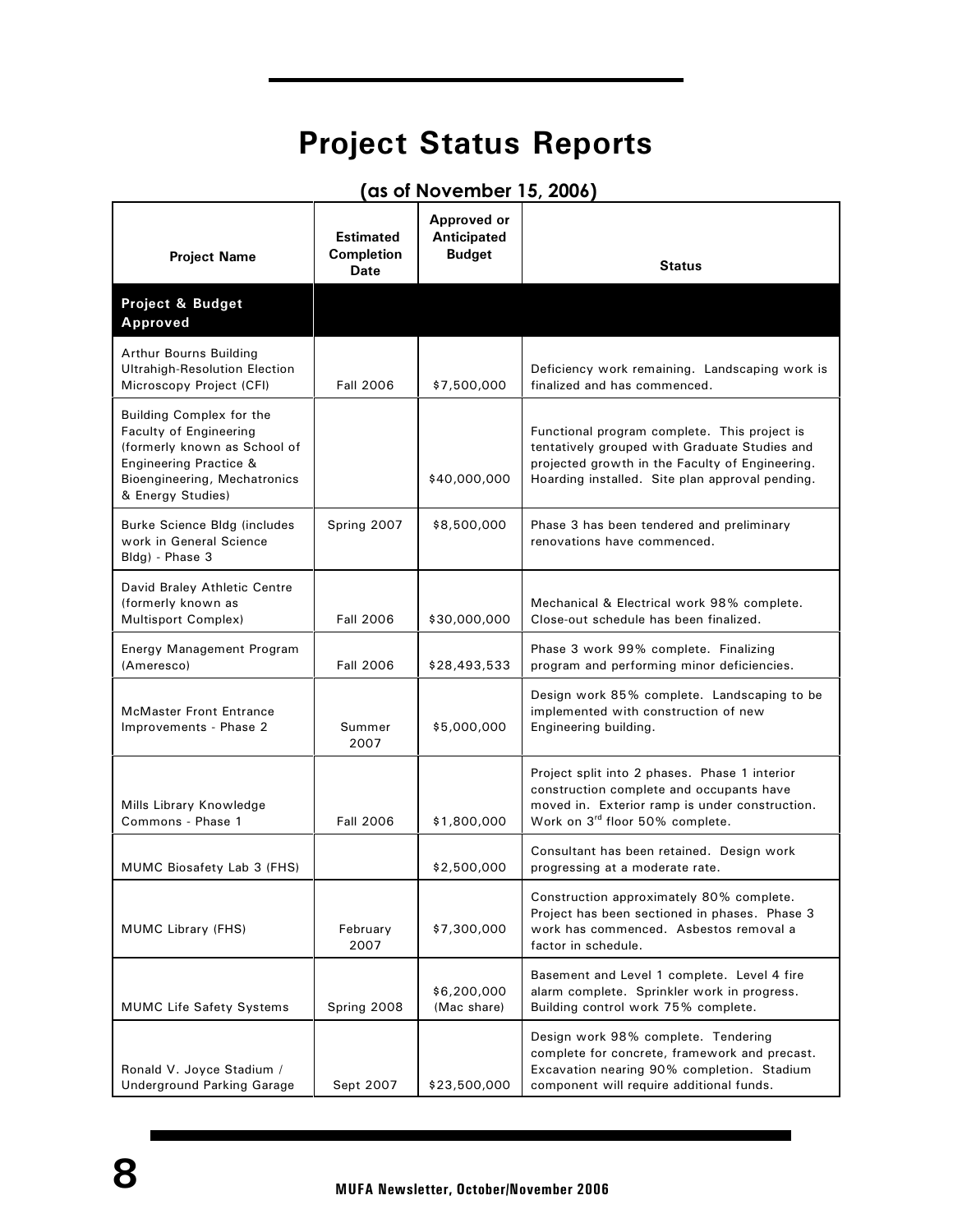| Stonechurch Clinic (FHS) -<br>Phase 2                                                                       | February<br>2007 | \$657,000 | Phase 2 has been tendered and construction has<br>commenced.                                                                                |
|-------------------------------------------------------------------------------------------------------------|------------------|-----------|---------------------------------------------------------------------------------------------------------------------------------------------|
| Project Approved,<br><b>Budget Pending</b>                                                                  |                  |           |                                                                                                                                             |
|                                                                                                             |                  |           |                                                                                                                                             |
| Project & Budget<br>Pending                                                                                 |                  |           |                                                                                                                                             |
| Building Complex for the<br>Faculty of Health Sciences,<br>Faculty of Science, and<br><b>Welcome Centre</b> |                  |           |                                                                                                                                             |
| <b>Burlington Campus</b>                                                                                    |                  |           | Business plan and functional plan currently being<br>developed.                                                                             |
| <b>Under Consideration</b>                                                                                  |                  |           |                                                                                                                                             |
| <b>Liberal Arts Building</b>                                                                                |                  |           | A space audit of existing space within the<br>Faculties of Social Science and Humanities is in<br>progress to determine future space needs. |
| Thode Library Learning<br>Commongs                                                                          |                  |           |                                                                                                                                             |
| <b>For Future Consideration</b>                                                                             |                  |           |                                                                                                                                             |
| Above Ground Parking<br>Structure                                                                           |                  |           |                                                                                                                                             |
| Sports Arena                                                                                                |                  |           | Would be looked at offsite                                                                                                                  |
| <b>Tennis Courts</b>                                                                                        |                  |           |                                                                                                                                             |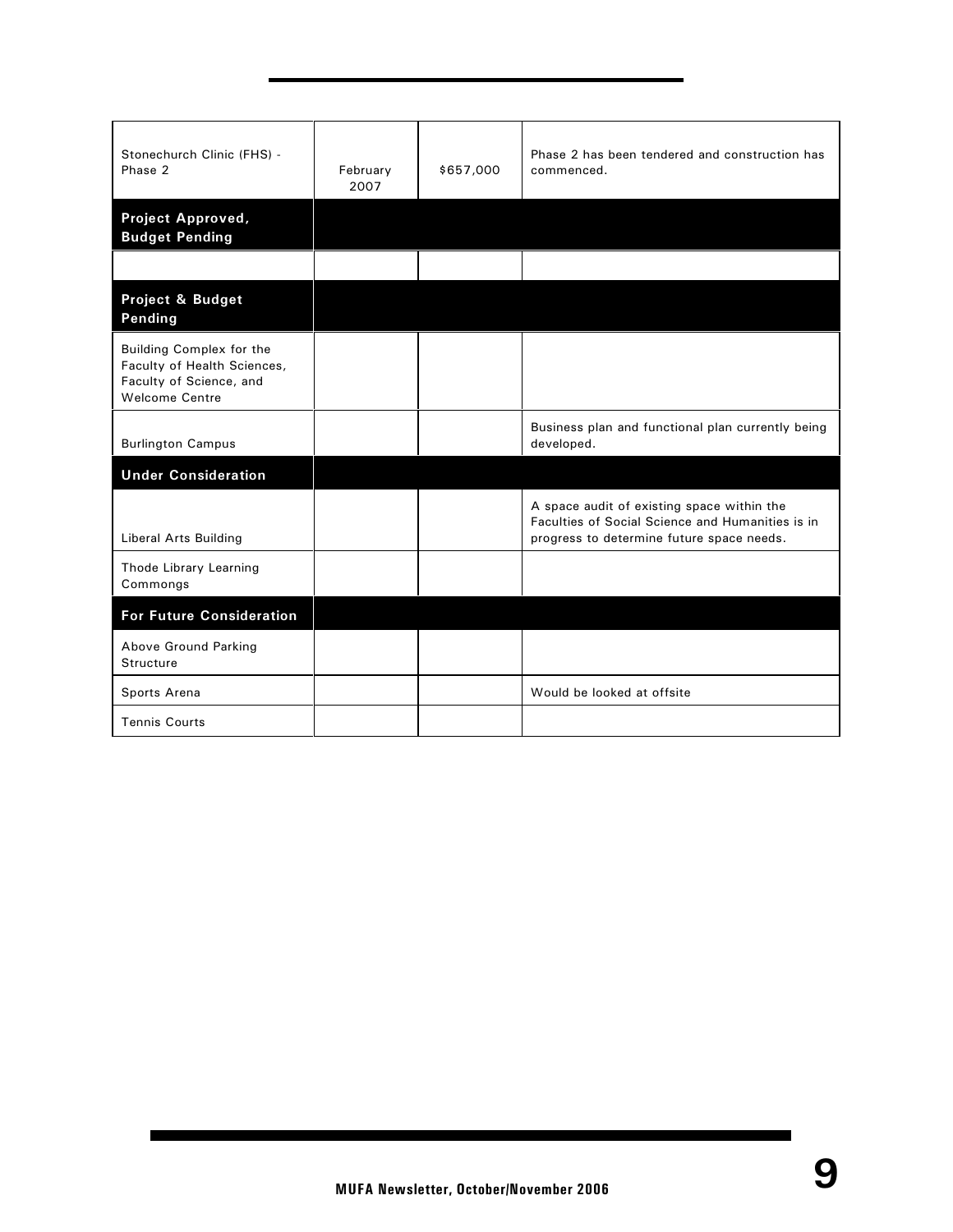## **Security of Exams**

As December approaches, the campus experiences an increase in break and enters into departmental offices. The main motivation for this crime appears to be the acquisition of exams. Here are some suggestions to help prevent these types of crimes:

- Remove all exams or drafts of exams from your office daily.
- Save a copy of the exam on a disk which is safely secured.
- Password your computer and then password or encrypt all exams or grade files.
- Double check that your office door is secure before leaving your office.
- Report lost or missing keys or access cards *immediately* to Security (Ext. 24281).
- Know the whereabouts of your keys and access cards at all time, and do not loan them out.
- Report *any* suspicious persons or activity immediately to Security (Ext. 24281). Please note their description.
- If people appear to be loitering around your office door, watch that they are not tampering with your lock ordoor.
- Inspect your lock nightly looking for signs of tampering.

### **Security can be contacted in the following ways:**

### 905-525-9140, ext. 24281 905-522-4135

 "88" from any University telephone "Security button" on all campus pay phones all campus elevator phones red poled emergency phones

### **More MUFA Appointments**

**Antoine Deza** (Computing & Software) has agreed to represent MUFA on the President's Advisory Committee on Building an Inclusive Community. **Audrey Hicks** (Kinesiology) will represent MUFA on the McMaster University Committee on Disability Access. Many thanks to both of you. **Eli Tshibwabwa** has joined the MUFA Council as the representative from Radiology.

This Newsletter is published monthly between September and May by the Faculty Association at McMaster University. The Association's Executive for 2006/07 is composed of the following members:

President Ian Hambleton Vice-President Peter Sutherland Past-President Betty Ann Levy Academic Affairs Mary Silcox Human Rights Barbara Carpio Library Jennifer McKinnell Membership Juanita DeBarros OCUFA Director Peter Sutherland Pension Anju Joshi Public Relations Ian Bruce Remuneration Herb Schellhorn Spec Enquiries & G rievances Trevor Chamberlain

Colin Seymour Tenure David Hitchcock Treasurer Gianni Parise

Executive Director PhyllisDeRosa Koetting<br>Administrative Assistant Kelly McCaughey Administrative Assistant Returning Officer Ernie Mead

Opinions expressed in this Newsletter are those of the authors and do not represent the views of the Association or of its Executive unless so specified. Anyone wishing to contribute to the MUFA *Newsletter* is invited to send submissions to the Faculty Association Office (HH-103A, e-mail: mufa@mcmaster.ca, ext. 24682). Deadlines are the 15th of each month. All submissions will be published at the discretion of the Editor.

(((

Current and past issues of the MUFA *Newsletter* are posted on